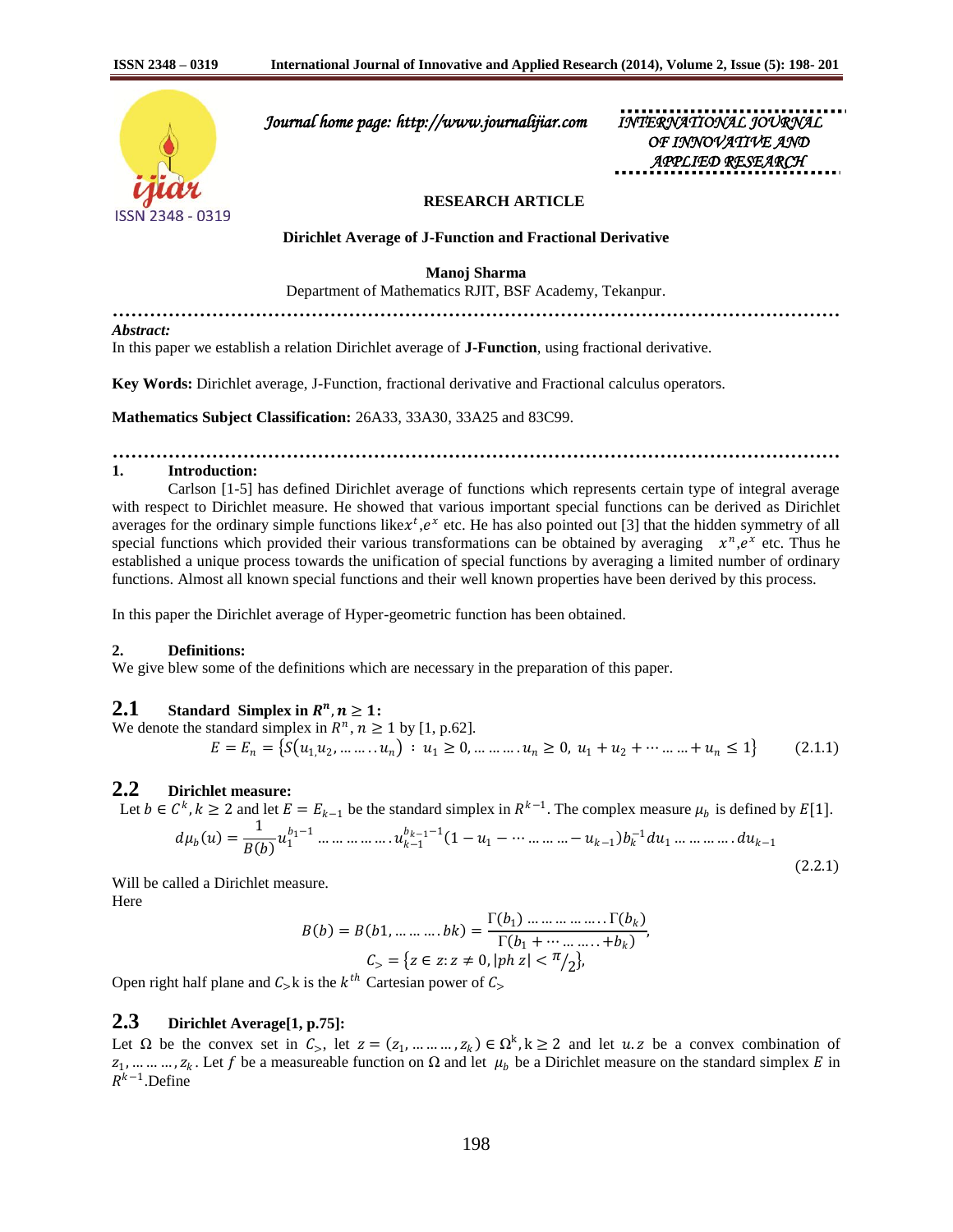$$
F(b, z) = \int_{E} f(u, z) d\mu_b(u)
$$
 (2.3.1)

We shall call  $F$  the Dirichlet measure of  $f$  with variables  $z = (z_1, ..., ..., z_k)$  and parameters  $b = (b_1, ..., ..., b_k)$ . Here

$$
u.z = \sum_{i=1}^{k} u_i z_i \text{ and } u_k = 1 - u_1 - \dots + u_{k-1}
$$
\n
$$
= f(z).
$$
\n(2.3.2)

If 
$$
k = 1
$$
, define  $F(b, z) = f(z)$ .

# **2.4 Fractional Derivative [8, p.181]:**

The concept of fractional derivative with respect to an arbitrary function has been used by Erdelyi[8]. The most common definition for the fractional derivative of order  $\alpha$  found in the literature on the "Riemann-Liouville" integral" is

$$
D_z^{\alpha}F(z) = \frac{1}{\Gamma(-\alpha)} \int_{0}^{z} F(t)(z-t)^{-\alpha-1} dt
$$
 (2.4.1)

Where  $Re(\alpha) < 0$  and  $F(x)$  is the form of  $x^p f(x)$ , where  $f(x)$  is analytic at  $x = 0$ .

### **3.1 J-Function:**

This function introduced by the author is defined as follows:

$$
{}^{a}J_{p,q}^{\alpha,\beta}(a_{1} \ldots a_{p};b_{1} \ldots b_{q};x) = \sum_{n=0}^{\infty} \frac{(a_{1})_{n} \ldots (a_{p})_{n}}{(b_{1})_{n} \ldots (b_{q})_{n}} \frac{a^{n} b^{n} n x^{n}}{\Gamma(\alpha n + \beta + 1)n!}
$$
(3.1)

Here, p upper parameters  $a_1, a_2, \ldots, a_p$  and q lower parameters  $b_1, b_2, \ldots, b_q, a_r \beta \epsilon C, R(\alpha) > 0$ ,  $R(\beta) > 0$  and  $(a_i)_k (b_i)_k$  are pochammer symbols and a,b and n is constant. The function (1.3.1) is defined when none of the denominator parameters  $b_j s$ ,  $j = 1, 2, ..., ..., q$  is a negative integer or zero. If any parameter  $a_j$  is negative then the function  $(1.3.1)$  terminates into a polynomial in x. By using ratio test, it is evident that function (1.3.1) is convergent for all x, when  $q \ge p$ , it is convergent for  $|x| < 1$  when  $p = q + 1$ , divergent when  $p > q + 1$ . In some cases the series is convergent for  $x = 1$ ,  $x = -1$ . Let us consider take,

$$
\beta = \sum_{j=1}^p a_j - \sum_{j=1}^q b_j
$$

when  $p = q + 1$ , the series is absolutely convergent for  $|x| = 1$  if  $R(\beta) < 0$ , convergent for  $x = -1$ , if  $0 \leq R(\beta) < 1$  and divergent for  $|x| = 1$ , if  $1 \leq R(\beta)$ .

#### **3.2 Equivalence:**

In this section we shall show the equivalence of single Dirichlet average of **J-Function**  $(k = 2)$  with the fractional derivative i.e.

$$
S(\beta, \beta'; x, y) = \frac{\Gamma(\beta + \beta')}{\Gamma \beta} (x - y)^{1 - \beta - \beta'} D_{x - y}^{-\beta'} a_{p, q}^{a, \beta} (x) (x - y)^{\beta - 1}
$$
(3.2)

**Proof:** 

$$
S(\beta, \beta'; x, y) = \sum_{n=0}^{\infty} \frac{(a_1)_n \cdot \ldots \cdot (a_p)_n}{(b_1)_n \cdot \ldots \cdot (b_q)_n} \frac{a^n b^n n}{\Gamma(\alpha n + \beta + 1)} R_n(\beta, \beta'; x, y)
$$
  
= 
$$
\sum_{n=0}^{\infty} \frac{(a_1)_n \cdot \ldots \cdot (a_p)_n}{(b_1)_n \cdot \ldots \cdot (b_q)_n} \frac{a^n b^n n}{\Gamma(\alpha n + \beta + 1)} \frac{\Gamma(\beta + \beta')}{\Gamma \beta \Gamma \beta'} \int_{0}^{1} [ux + (1-u)y]^n u^{\beta - 1} (1-u)^{\beta - 1} du
$$

Putting  $u(x - y) = t$ , we have,

$$
= \sum_{n=0}^{\infty} \frac{(a_1)_n \cdot \ldots \cdot (a_p)_n}{(b_1)_n \cdot \ldots \cdot (b_q)_n} \frac{a^n b^n n}{\Gamma(\alpha n + \beta + 1)} \frac{\Gamma(\beta + \beta')}{\Gamma \beta \Gamma \beta'} \int_{0}^{x-y} [t+y]^n \left(\frac{t}{x-y}\right)^{\beta-1} \left(1 - \frac{t}{x-y}\right)^{\beta'-1} \frac{dt}{x-y}
$$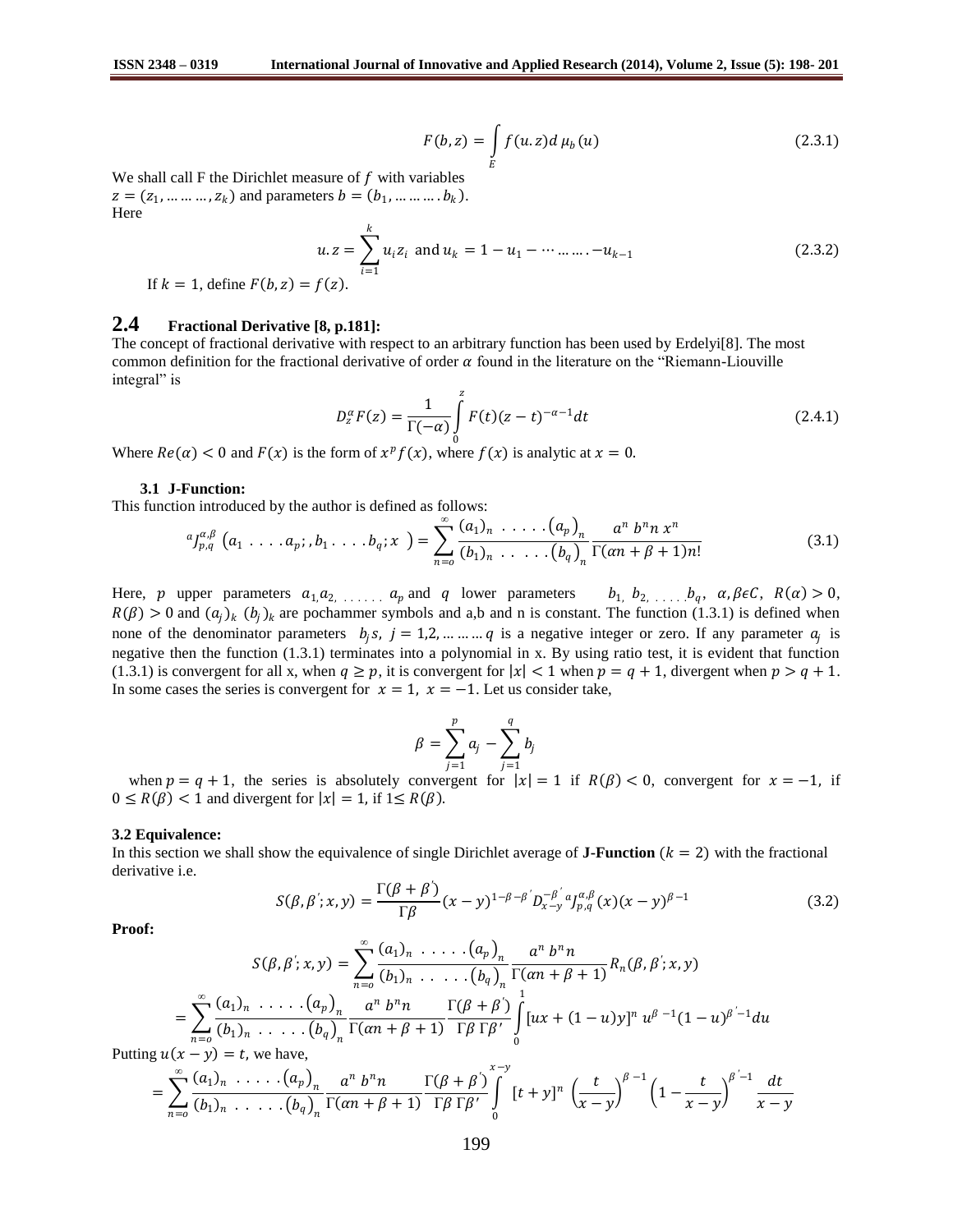On changing the order of integration and summation, we have

$$
= (x - y)^{1-\beta-\beta} \frac{\Gamma(\beta + \beta)}{\Gamma \beta \Gamma \beta'} \int_{0}^{x-y} \sum_{n=0}^{\infty} \frac{(a_1)_n \cdot \ldots \cdot (a_p)_n}{(b_1)_n \cdot \ldots \cdot (b_q)_n} \frac{a^n b^n n}{\Gamma(\alpha n + \beta + 1)} [t + y]^n (t)^{\beta-1} (x - y - t)^{\beta-1} dt
$$

Or

$$
= (x - y)^{1-\beta-\beta} \frac{\Gamma(\beta + \beta)}{\Gamma\beta \Gamma\beta'} \int_{0}^{x - y} a_{p,q}^{a,\beta}(x) (t)^{\beta-1} (x - y - t)^{\beta'-1} dt
$$

Hence by the definition of fractional derivative, we get

$$
S(\beta,\beta';x,y)=(x-y)^{1-\beta-\beta'}\frac{\Gamma(\beta+\beta')}{\Gamma\beta}D_{x-y}^{-\beta'}a_{y,q}^{\alpha,\beta}(x)(x-y)^{\beta-1}
$$

This completes the Analysis.

### **4. Acknowledgement:**

Authors are grateful to referee for his valuable comment and improvement upon the paper.

### **References**

- [1] Carlson, B.C., Special Function of Applied Mathematics, Academic Press, New York, 1977.
- [2] Carlson, B.C., Appell's function F4 as a double average, SIAM J.Math. Anal.6 (1975), 960-965.

[3] Carlson, B.C., Hidden symmetries of special functions, SIAM Rev. 12 (1970), 332-345.

[4] Carlson, B.C., Dirichlet averages of x t log x, SIAM J.Math. Anal. 18(2) (1987), 550-565.

[5] Carlson, B.C., A connection between elementary functions and higher transcendental functions, SIAM J. Appl. Math. 17 (1969), 116-140.

[6] Deora, Y. and Banerji, P.K., Double Dirichlet average of  $e^x$  using fractional derivatives, J.Fractional Calculus 3 (1993), 81-86.

[7] Deora, Y. and Banerji, P.K., Double Dirichlet average of  $x^t$  and fractional derivatives, Rev.Tec.Ing.Univ. Zulia 16(2) (1993), 157-161.

[8] Deora, Y, and Banerji, P,K, An Application of Fractional Calculus to the solution of Euler-Darbox equation in terma of Dirichlet average J. of fractional Calculus vol.5, may (1994) 91-94.

[9] Erdelyi, A., Magnus, W., Oberhettinger, F. and Tricomi , F.G., Tables of Integral Transforms, Vol.2 McGraw-Hill, New York, 1954.

[10] Gupta,S.C. and Agrawal, B.M., Dirichlet average and fractional derivatives, J. Indian Acad.Math. 12(1) (1990), 103-115.

[11] Gupta,S.C. and Agrawal, Double Dirichlet average of ex using fractional derivatives, Ganita Sandesh 5 (1) (1991),47-52.

- [12]Kilbas, A., A. and Kattuveetti, Anitha,: representations of dirichlet averages of generalized mittag-leffler function viafractional integrals and special functions, FCAA Vol.11(4) (2008) 471-492.
- [13] Mathai, A.M. and Saxena,R.K., The H-Function with Applications in Stastistics and other Disciplines, Wiley Halsted, New York, 1978.

[14] Saxena,R.K., Mathai,A.M and Haubold, H.J., Unified fractional kinetic equation and a fractional diffusion equation, J. Astrophysics and Space Science 209 (2004) , 299-310.

[15] Saxena, R. K., Pogany, T. K., Ram, J. and Daiya, J.: Dirichlet Averages of Generalized Multi-index Mittag-Leffler Functions, AJM, Vol. 3, No. 4, (2010), 174-187.

[16] Sharma, Manoj and Jain, Renu,: Triple Dirichlet average of e<sup>x</sup> and fractional derivative, Applied Science Periodicals, (2008) 163-168

[17]Sharma, M., Jain, R., Sharma, K.: Dirichlet average of M-L Function and Fractional Derivative, Napier Indian Advanced Research Journal of Sciences, (2010) 05-06.

[18] Sharma, Manoj and Jain, Renu,: Double Dirichlet average of cos x and Fractional Derivative, Ganita Sandesh, India, (2007) 107-110.

[19] Sharma, Manoj and Jain, Renu,: Double Dirichlet average of  $x^t \log x$  and Fractional Derivative, Journal of Indian Acad. Math, India, (2006) 337-342.